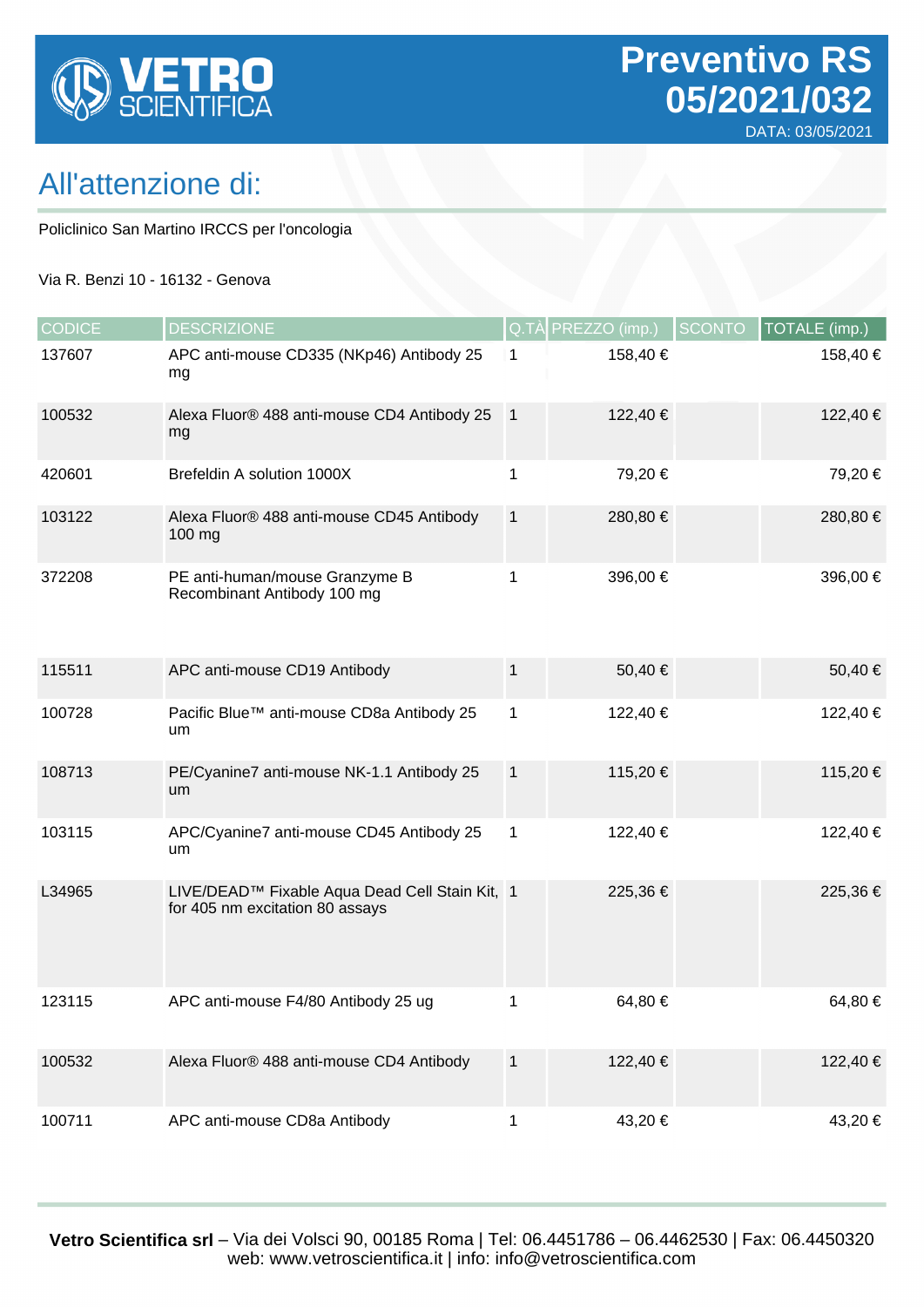

# **Preventivo RS 05/2021/032**

DATA: 03/05/2021

| <b>CODICE</b> | <b>DESCRIZIONE</b>                                                      |                | Q.TÀ PREZZO (imp.) | <b>SCONTO</b> | TOTALE (imp.) |
|---------------|-------------------------------------------------------------------------|----------------|--------------------|---------------|---------------|
| 103023        | PE anti-mouse/human CD44 Antibody 25 tests                              | $\mathbf{1}$   | 50,40€             |               | 50,40 €       |
| 103105        | PE anti-mouse CD45 Antibody 50 ug                                       | $\mathbf{1}$   | 50,40 €            |               | 50,40€        |
| 121611        | PE anti-mouse CD107a (LAMP-1) Antibody 50<br>ug                         | $\overline{1}$ | 144,00 €           |               | 144,00 €      |
| 25-1401-82    | CD140a (PDGFRA) Monoclonal Antibody<br>(APA5), PE-Cyanine7, eBioscience | $\mathbf{1}$   | 331,54 €           |               | 331,54 €      |
| 50-5773-80    | FOXP3 Monoclonal Antibody (FJK-16s), eFluor 1<br>660, eBioscience       |                | 173,20 €           |               | 173,20 €      |
| 12-3697-82    | Arginase 1 Monoclonal Antibody (A1exF5), PE, 1<br>eBioscience           |                | 302,05 €           |               | 302,05 €      |
| 12-3697-82    | Arginase 1 Monoclonal Antibody (A1exF5), PE, 1<br>eBioscience           |                | 302,05 €           |               | 302,05 €      |
| 14-5999-82    | MHC Class I (H-2Db) Monoclonal Antibody<br>(28-14-8), eBioscience       | $\mathbf{1}$   | 116,14 €           |               | 116,14 €      |
| 100746        | Ultra-LEAF <sup>™</sup> Purified anti-mouse CD8a<br>Antibody            | $\mathbf 1$    | 194,00 €           |               | 194,00 €      |